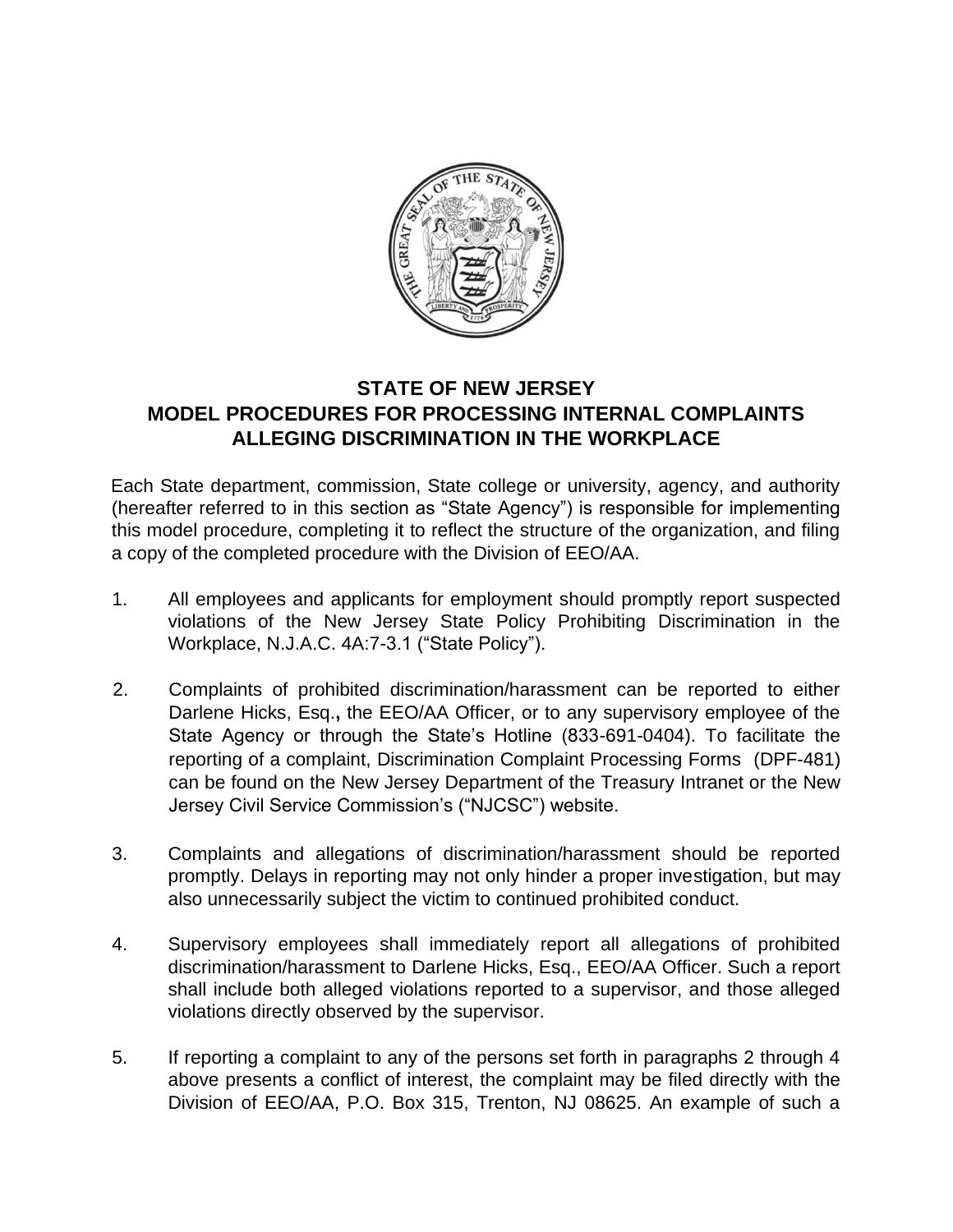conflict would be where the individual against whom the complaint is made is involved in the intake, investigative or decision-making process.

- 6. In order to facilitate a prompt, thorough, and impartial investigation, all complainants are encouraged to submit a Discrimination Complaint Processing Form (DPF-481). An investigation may be conducted whether or not the form is completed.
- 7. Each State Agency shall maintain a written record of the discrimination/harassment complaints received. Written records shall be maintained as confidential records to the extent practicable and appropriate. A copy of all complaints (regardless of the format in which submitted) must be submitted to the Division of EEO/AA, by the State Agency's EEO/AA Officer, along with a copy of the acknowledgement letter(s) sent to the person(s) who filed the complaint and, if applicable, the complaint notification letter sent to the person(s) against whom the complaint has been filed including the basis for the complaint and whether or not an investigation will be initiated. When a complaint on its face is insufficient to determine the nature and scope of the allegations the EEO/AA Officer shall interview the person submitting the complaint for additional information to determine whether the allegations implicate the State Policy. If after conducting the interview of a complainant, the EEO/AA Officer determines that an investigation is not warranted, a letter shall be sent to the complainant explaining the basis for the decision not to investigate. If a written complaint has not been filed, the EEO/AA Officer must submit to the Division of EEO/AA a brief summary of the allegations that have been made. Copies of complaints filed with the New Jersey Division on Civil Rights, the U.S. Equal Employment Opportunity Commission, or in court also must be submitted to the Division of EEO/AA.
- 8. During the initial intake of a complaint, the EEO/AA Officer or the EEO/AA Officer Authorized Designee will obtain information regarding the complaint, and determine if interim corrective measures are necessary to prevent continued violations of the State Policy. Interim corrective actions include, but are not limited to:
	- a. Separation of parties;
	- b. Removal of parties from the workplace; and
	- c. Involvement of law enforcement, when appropriate, for instances involving bodily harm or serious bodily harm.
- 9. At the EEO/AA Officer's discretion, a prompt, thorough, and impartial investigation into the alleged harassment or discrimination will take place. The complainant shall have the burden to articulate a sufficient nexus between the alleged conduct to a protected category pursuant to the State Policy.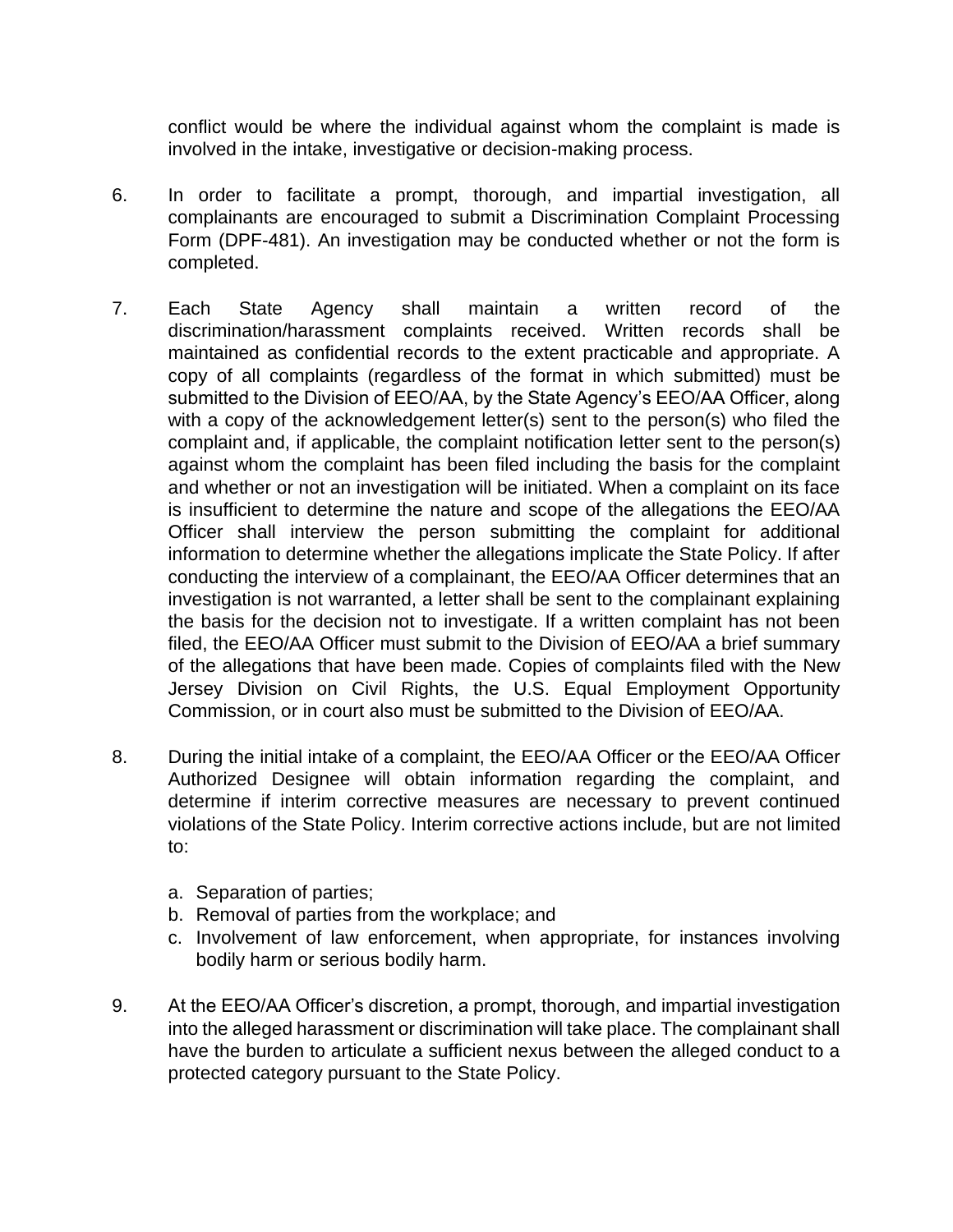In determining whether or not a thorough and impartial investigation is warranted, the EEO/AA Officer when reviewing complaints shall consider, but is not limited to considering, the following factors: the facts presented, whether the complainant articulated a sufficient nexus between the alleged conduct to a protected category as set forth in N.J.A.C. 4A:7-3.1(a), the time the incident(s) occurred, the time the incident was reported, and whether the complainant and/or respondent is a current State employee (regardless of when the incident occurred).

- 10. An investigative report will be prepared by the EEO/AA Officer or Designee when the investigation is completed. The report will include, at a minimum:
	- a. A summary of the complaint;
	- b. A summary of the parties' positions;
	- c. A summary of the facts developed through the investigation; and
	- d. An analysis of the allegations and the facts.

The investigative report will be submitted to Darlene Hicks, Esq, EEO/AA Officer who will issue a final letter of determination to the parties.

- 11. The State Agency Head will review the investigative report issued by the EEO/AA Officer or authorized Designee, and make a determination as to whether the allegation of a violation of the State's Policy has been substantiated. If a violation has occurred, the EEO/AA Officer will determine the appropriate corrective measures necessary to immediately remedy the violation.
- 12. Darlene Hicks, Esq. EEO/AA Officer will issue a final letter of determination to both the complainant(s) and the person(s) against whom the complaint was filed, setting forth the results of the investigation and the right of appeal to the NJCSC, as set forth in paragraphs 13 and 14 below. To the extent possible, the privacy of all parties involved in the process shall be maintained in the final letter of determination. The Division of EEO/AA shall be furnished with a copy of the final letter of determination.
	- a. The letter shall include, at a minimum:
		- 1. A brief summary of the parties' positions;
		- 2. A brief summary of the facts developed during the investigation; and
		- 3. An explanation of the determination, which shall include whether:
			- i. The allegations were either substantiated or not substantiated; and
			- ii. A violation of the State Policy did or did not occur.
	- b. The investigation of a complaint shall be completed and a final letter of determination shall be issued no later than 120 days after the initial intake of the complaint referred to in paragraph 8 above is completed.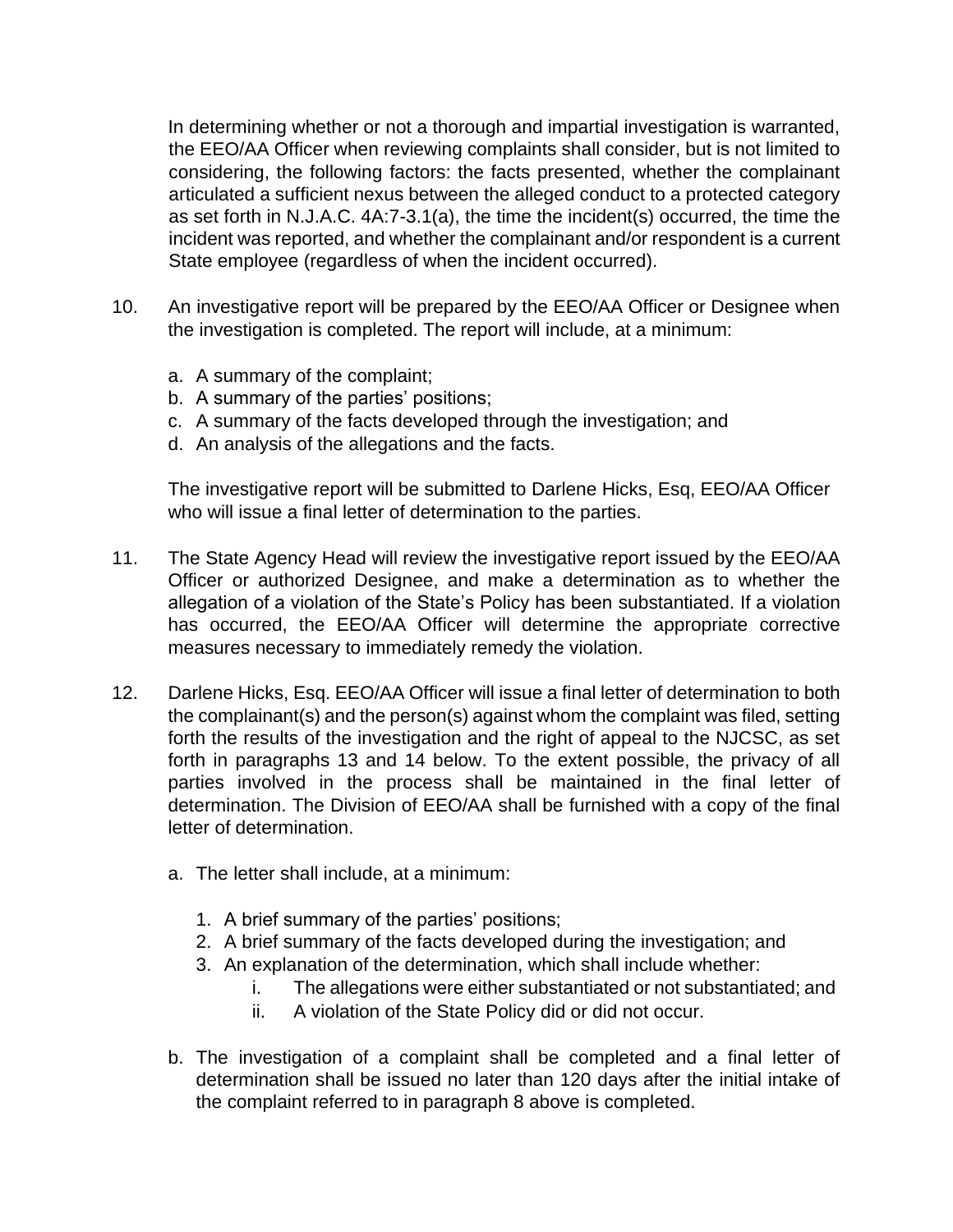- c. The time for completion of the investigation and issuance of the final letter of determination may be extended by the State Agency Head for up to 60 additional days in cases involving exceptional circumstances. The State Agency Head shall provide the Division of EEO/AA and all parties with written notice of any extension and shall include in the notice an explanation of the exceptional circumstances supporting the extension.
- 13. A complainant who is in the career, unclassified, or senior executive service, or who is an applicant for employment, who disagrees with the determination of the EEO/AA Officer, may submit a written appeal, within 20 days of the receipt of the final letter of determination from the EEO/AA Officer, to the NJCSC, Division of Appeals and Regulatory Affairs ("DARA"), Written Record Appeals Unit, P.O. Box 312, Trenton, NJ 08625-0312. The appeal shall be in writing and include all materials presented by the complainant at the State Agency level, the final letter of determination, the reason for the appeal, and the specific relief requested. Please be advised that there is a \$20 fee for appeals. Please include a check or money order along with the appeal, payable to NJCSC. Persons receiving public assistance and those qualifying for NJCSC Veterans Preference are exempt from this fee.
	- a. Employees filing appeals which raise issues for which there is another specific appeal procedure must utilize those procedures. The NJCSC may require any appeal, which raises issues of alleged discrimination and other issues, such as examination appeals, to be processed using the procedures set forth in N.J.A.C. 4A:7-3.2 or a combination of procedures as the NJCSC deems appropriate. See N.J.A.C. 4A:2-1.7.
	- b. If an appeal under this chapter raises issues concerning the employee not receiving an advancement appointment, the NJCSC shall decide those issues in the course of its determination.
	- c. The NJCSC shall decide the appeal on a review of the written record or such other proceeding as it deems appropriate. See N.J.A.C. 4A:2-1.1(d).
	- d. The appellant shall have the burden of proof in all discrimination appeals brought before the NJCSC.
- 14. In a case where a violation has been substantiated, and no disciplinary action recommended, the party(ies) against whom the complaint was filed may appeal the substantiated determination to the NJCSC at the address indicated in paragraph 13 above within 20 days of receipt of the final letter of determination by the State Agency Head or Designee.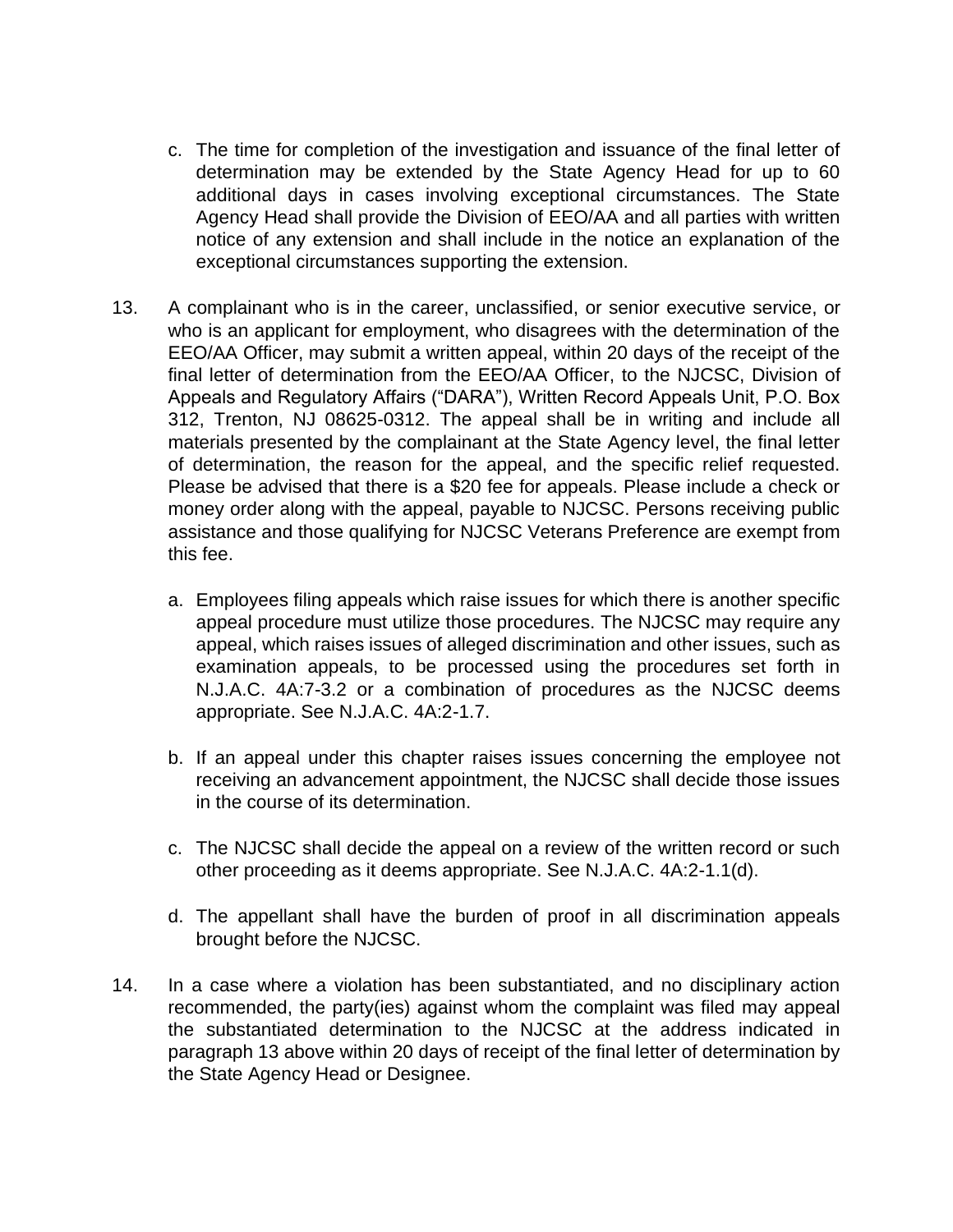- a. The burden of proof shall be on the appellant.
- b. The appeal shall be in writing and include the final letter of determination, the reason for the appeal, and the specific relief requested.
- c. If disciplinary action has been recommended in the final letter of determination, any party charged who is in the career service may appeal using the procedures set forth in N.J.A.C. 4A:2-2 and 3.
- 15. Where an appeal of a decision on a discrimination complaint has been filed with the NJCSC, the Director of the Division of EEO/AA shall be placed on notice of the appeal and given the opportunity to submit comments to the NJCSC regardless of whether or not the complaint was initially filed directly with the Director of the Division of EEO/AA.
- 16. Any employee or applicant for employment can file a complaint directly with external agencies that investigate discrimination/harassment charges in addition to utilizing this internal procedure. The time frames for filing complaints with external agencies indicated below are provided for informational purposes only. An individual should contact the specific agency to obtain exact time frames for filing a complaint. The deadlines run from the date of the last incident of alleged discrimination/harassment, not from the date that the final letter of determination is issued by the State Agency Head or Designee.

Complaints may be filed with the following external agencies:

**Division on Civil Rights N. J. Department of Law & Public Safety (Within 180 days of the discriminatory act)** 

Central Regional Office 140 East Front Street, 6th Floor P.O. Box 090 Trenton NJ 08625-0090 (609) 292-4605

Northern Regional Office 31 Clinton Street, 3rd floor P.O. Box 46001 Newark, NJ 07102 (973) 648-2700

South Shore Regional Office 1325 Boardwalk, 1<sub>st</sub> Floor